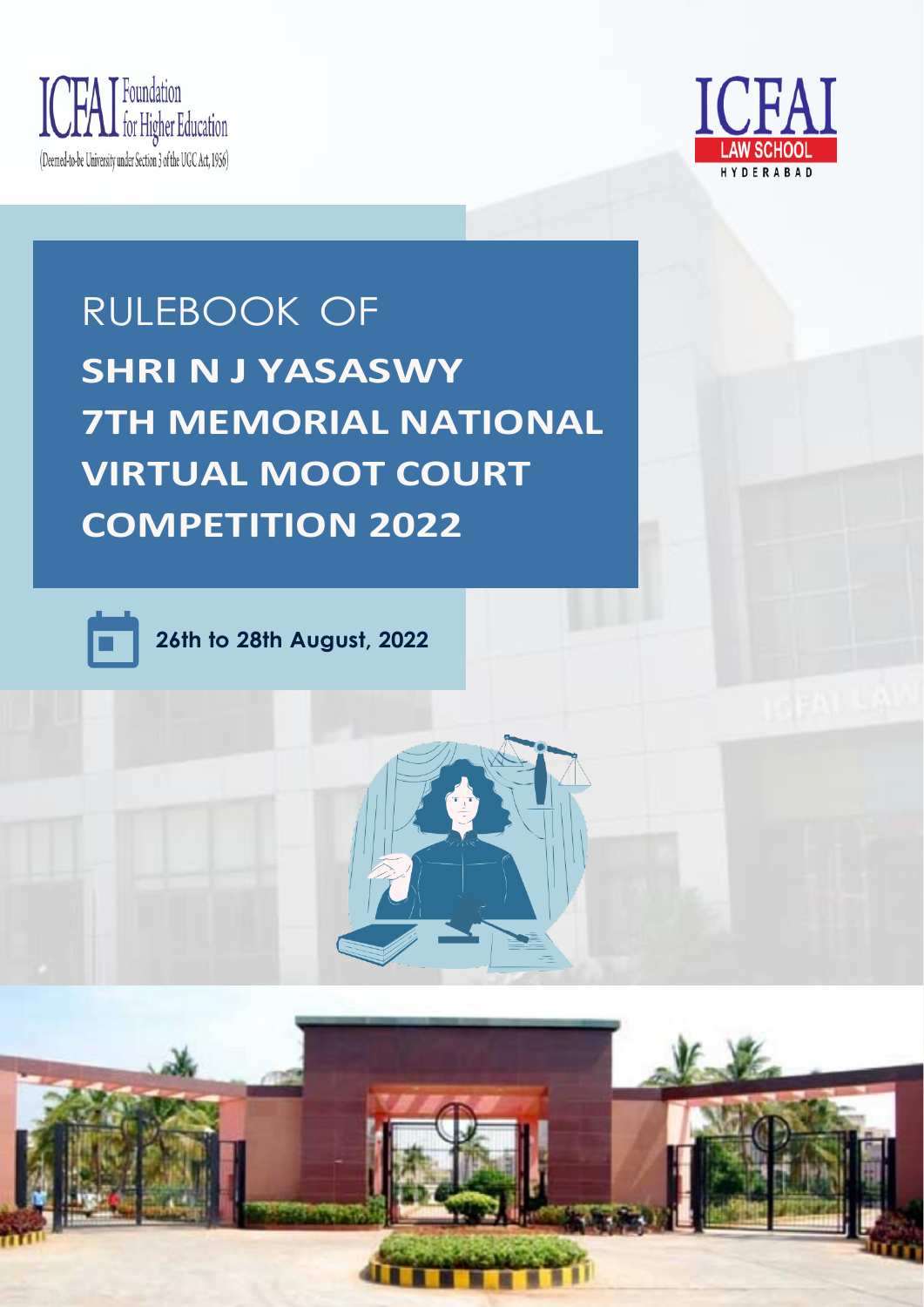



#### **1. DETAILED RULES OF THE COMPETITION**

The Oral Rounds of Shri N J Yasaswy 7th Memorial National Virtual Moot Court Competition, 2022 ["the Competition"] will be held from **26th to 28th August, 2022** by the ICFAI Law School, IFHE, Hyderabad.

#### **2. ELIGIBILITY:**

Members of the team must be **UNDERGRADUATE** students pursuing a recognized Bachelor of Law (or international equivalent) Programme, from the Institute recognized by the Country. Only one team can register from a particular College or Law School for participation in the competition.

#### **3. TEAM CAP**

A total of 40 teams on first come first serve basis shall be entitled to participate in the competition (subject to the confirmation email from the Organizers). However, the organizers reserve the right to modify this team cap in future.

#### **4. TEAM COMPOSITION:**

Each team shall consist only of two speakers and/ or one researcher, but in no case more than 3 participants in total. The team may consist of two speakers only, as well. The Organizers will assign a Unique Team Registration Code ["UTRC"] to each team.

#### **5. REGISTRATION**

The teams will have to register themselves by completing and submitting the Registration Form link no later than 11.59 pm IST on **2nd July, 2022.**

• Upon successful completion of the Registration Form, the teams will receive an email from the Organizers within **05 (five) days** informing them of their successful Registration.

• The Registration Forms will have to be completed and submitted with all material particulars by the teams. Incomplete Registration Forms shall not be accepted.

The Registration Fee for registering and participating in the competition is **INR. 3000.**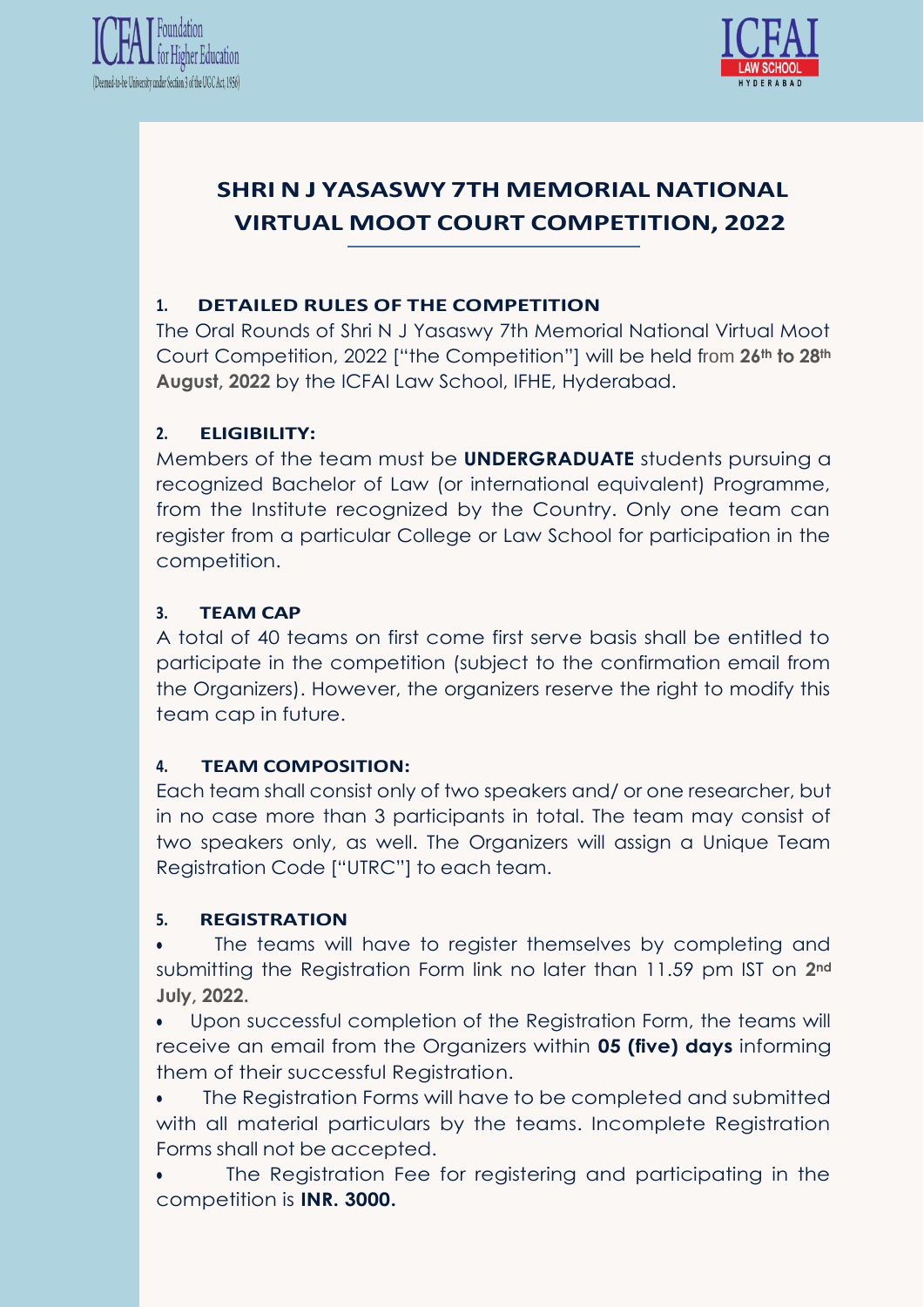



## **DETAILS OF THE BANK:**

The participants can make the payment either through online transfer,

| NEFT/RTGS. The last date for registration is 2nd July, 2022.<br>$\bullet$ |                                        |
|---------------------------------------------------------------------------|----------------------------------------|
| <b>Bank Name</b>                                                          | <b>ICICI Bank</b>                      |
| <b>Branch</b>                                                             | Panjagutta Branch,                     |
| <b>Branch Address</b>                                                     | Nerella House, No. 4, Nagarjuna Hills, |
|                                                                           | Panjagutta, Hyderabad-500082           |
|                                                                           | Telangana State.                       |
| <b>Account Name IFHE -</b>                                                | Seminars & Workshops A/c               |
| <b>Account Number</b>                                                     | 020201007037                           |
| RTGS/NEFT/IFSC No.                                                        | <b>ICIC0000202</b>                     |
| <b>MICR CODE</b>                                                          | 500229013                              |
| <b>Branch Code</b>                                                        | 00202                                  |

• The teams successfully registering as aforesaid will be provided a UTRC and the Moot Problems 1 & 2 which will attached in the email informing the team of their successful registration. The email will be sent on the email address provided by the teams in the contact details forming part of the Registration Form.

• Once the teams have been provided the UTRC, the said code will have to be mentioned by the teams in all future communication(s) with the Organizers.

#### **6. MEMORIALS**

• Teams may raise issues or grounds of challenge other than those indicated in the Statement of Facts, if any.

• Each team must submit the Memorial for the Appellant and the Respondent in PDF format for both Moot Problem 1 and Problem 2 on or before **25th July, 2022** t[omootcourt@ifheindia.org](mailto:mootcourt@ifheindia.org)

• Teams are requested to ensure that soft copies vide email are sent well in time and that the attachments can be viewed by contacting the ORGANISING COMMITTEE.

• Memorials submitted after 9:00pm [IST] on **25th July, 2022** will incur a deduction of 1/2 mark for each day of delay. It is made clear that such deduction would be made from the cumulative memorial score only once.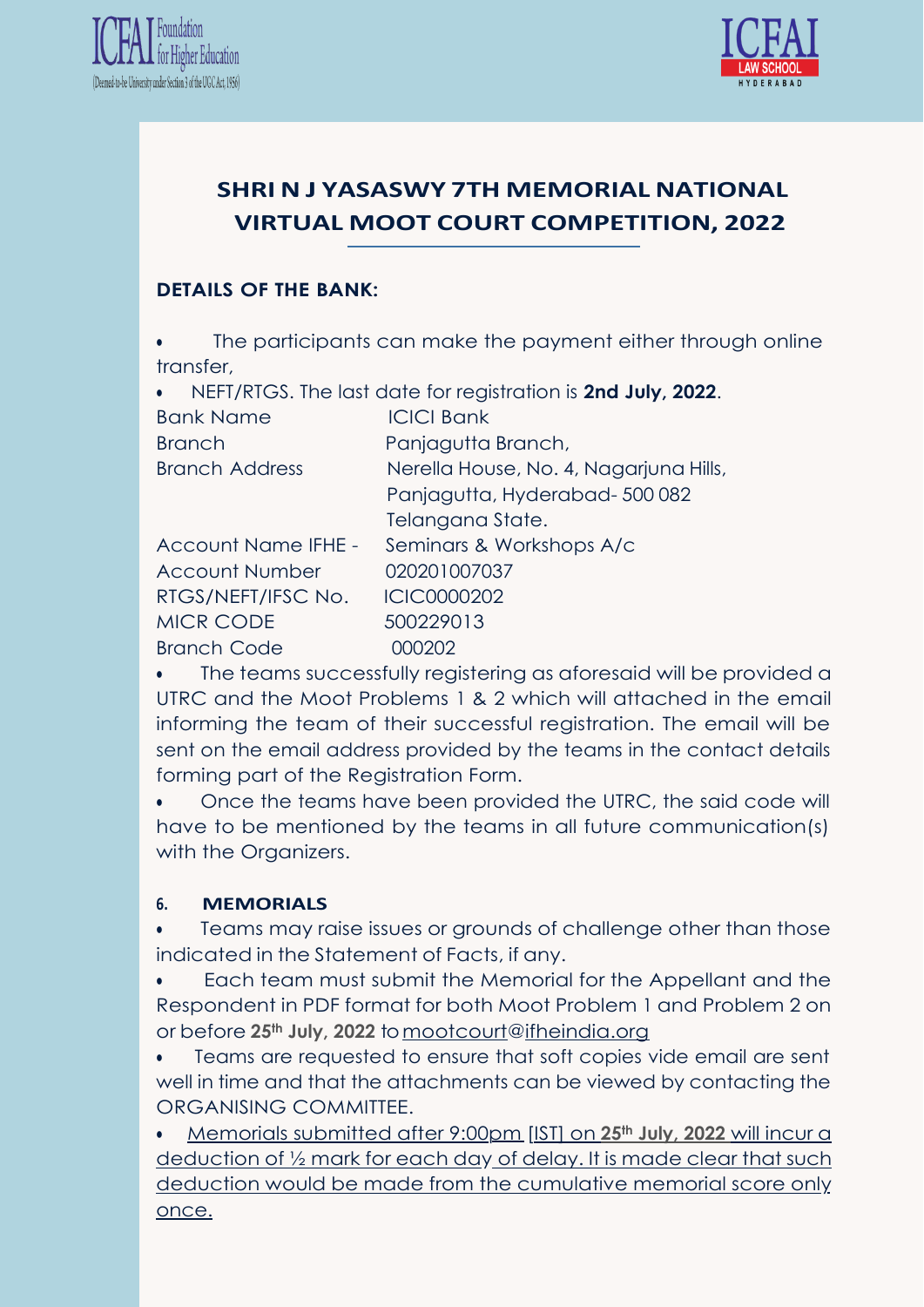



• Memorials submitted after 9:00pm [Indian Standard Time] on **2nd August, 2022** shall not be accepted and the team shall stand disqualified.

The teams shall mention their UTRC in the email by which the Memorials are sent to the Organizers. The names of the participants or their Colleges, Universities or Law Schools shall not be mentioned anywhere on the Email or the Memorial.

**· P L E A S E NOTE THAT APART FROM THE UTRC, THE NAMES OR LOGOS OF THE COLLEGES, UNIVERSITIES OR LAW SCHOOLS SHALL NOT BE MENTIONED ANYWHERE IN THE MEMORIALS SUBMITTED BY THE PARTICIPANTS.**

All memorials submitted must conform to the following requirements and a team will attract negative marking for failure to keep within the limitations as described below:

i. Memorials must be submitted in PDF format.

ii. The font of the body of the Memorial must be Times New Roman, size 12, with 1.5-line spacing and the font-size of footnotes/endnotes, if any, must not be less than size 10. A uniform method of citation of authorities must be followed.

iii. Each page must have a margin of at least an inch on all sides.

iv. The Memorial should not exceed 25 typed pages (not including the Cover Page) and shall at least consist of the following parts:

a. Cover Page –

• [blue colored back ground for Appellant, and red colored for Respondent (Problem 1)]

• [pink colored back ground for Appellant, and yellow colored for Respondent (Problem 2)]

- b. Table of Contents
- c. Index of Authorities
- d. Written Pleadings
- e. Prayer
- f. The Cover Page MUST contain:
- Team Code in the upper right-hand corner.
- The year of the Competition
- The name of the Case
- The party for which the Written Submission has been prepared.
- Name of the forum resolving the dispute.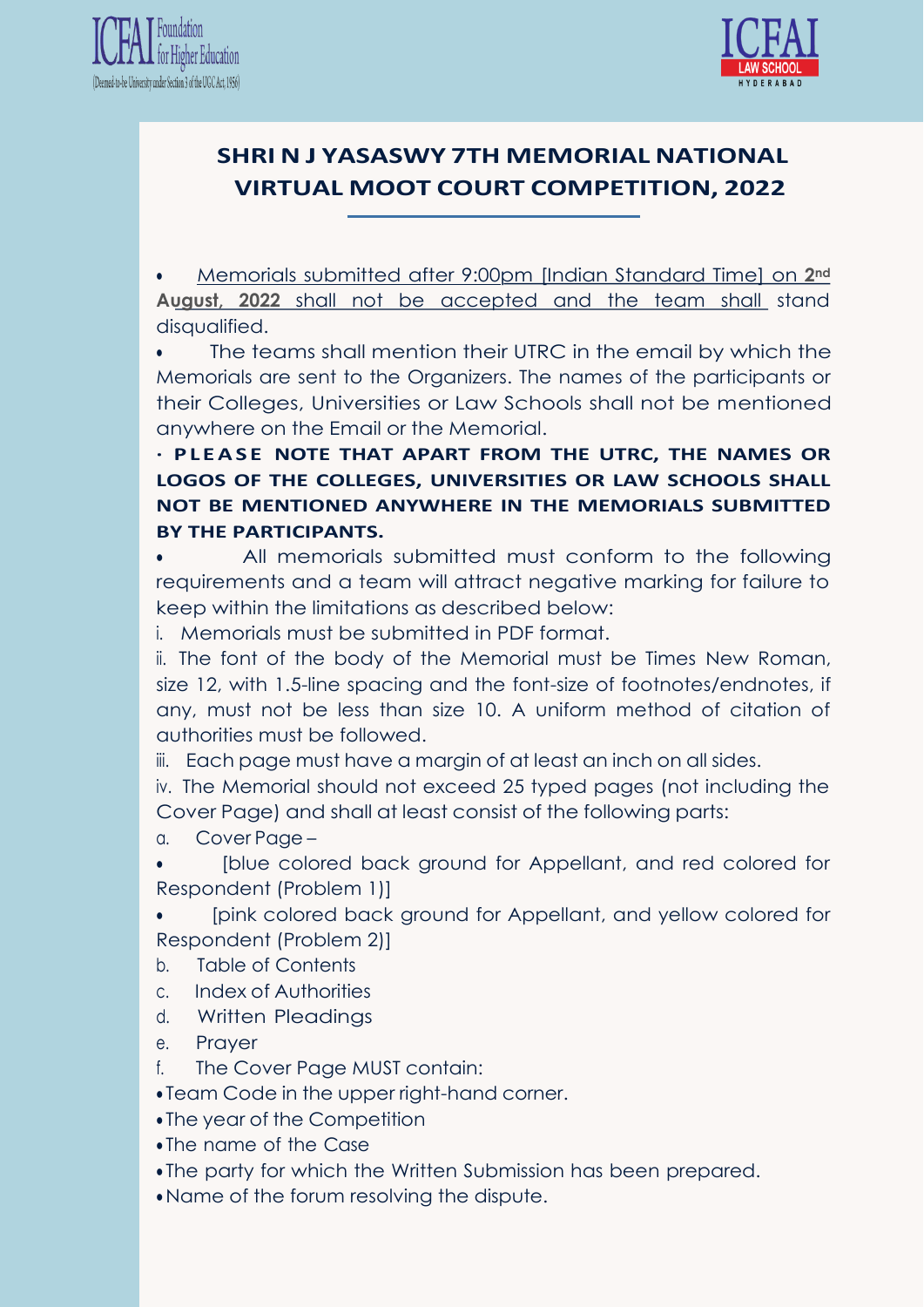



• There will be a deduction of **1.0 point** for each page exceeding the 25-page limit, and a deduction of **0.25 points** for each 'objective' error, i.e., non-adherence to the rules set out hereinabove.

This negative marking (along with the negative marking for delayed submission) shall be deducted once from the total memorial score obtained by a team.

• NOTE: For the sake of convenience the rules refer to the parties as the Appellant and the Respondent. This particular information does not in any way suggest the nature of the moot problem and the same shall be applicable to the adversary parties by whatever name they be called.

### **7. SCORING OF MEMORIALS**

The memorials shall be scrutinized by a panel of three judges. Each judge shall score each memorial out of **20 points**. The ranking of teams shall be on the basis of the average of their scores for the Appellant and Respondent Memorials (after appropriate deductions, if any).

#### **8. ORAL ARGUMENTS:**

The language for the Competition shall be English

Each team would be given 30 minutes to present their oral arguments, subject to a minimum of 12 minutes per Speaker in the Preliminary Rounds and Second Round. This shall include the pleadings and any rebuttal time, if applicable.

• For the Semi Finals and Final Rounds, each team would be given 45 Minutes to present oral arguments, subjected to a minimum of 20 minutes per speaker. This shall include the pleadings and any rebuttal time, if applicable.

Rebuttal would be allowed only to the Appellant and will be inclusive of the time designated for each team. The Appellant will have to specify the length of time they want to set aside for rebuttal, before beginning their oral arguments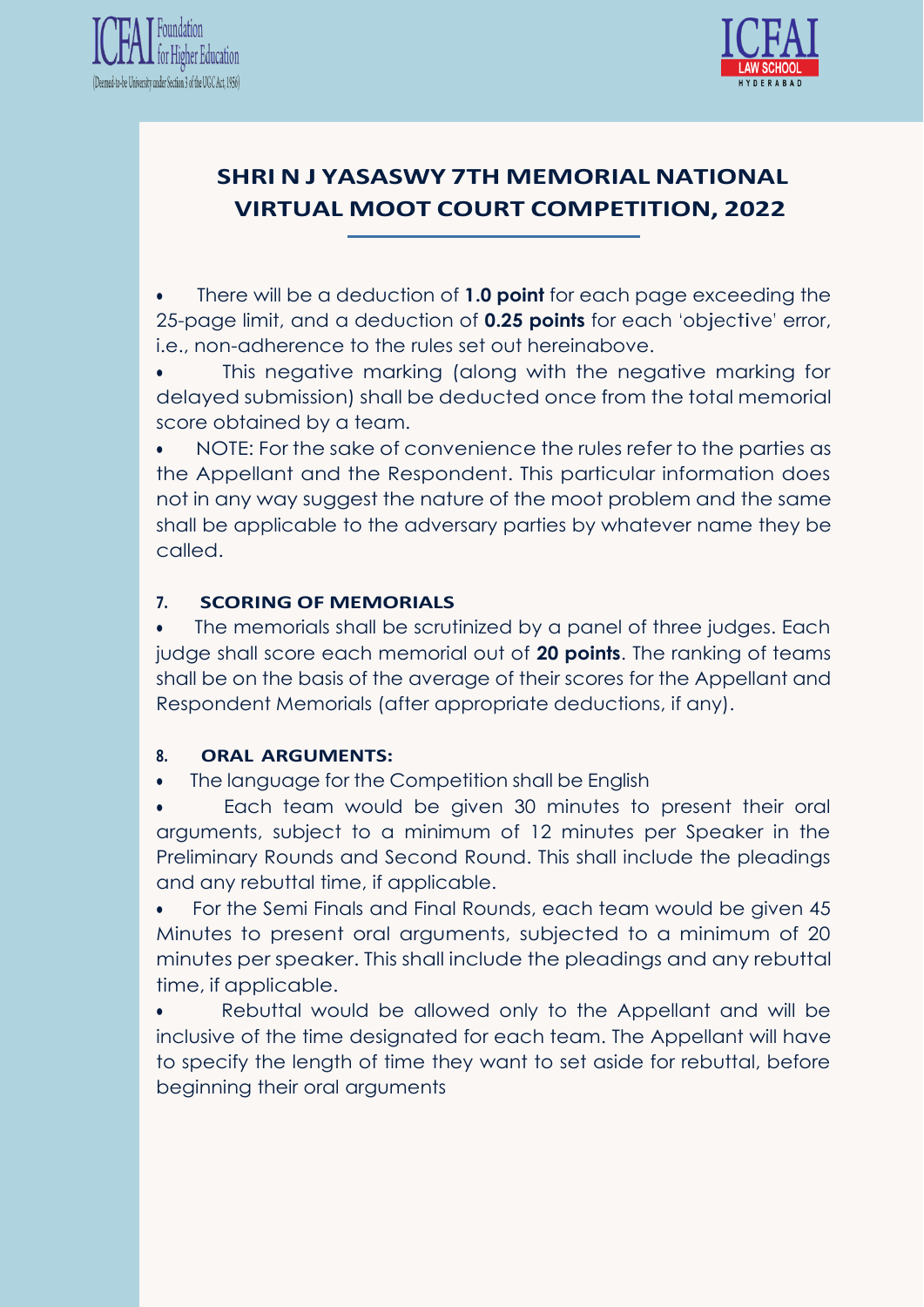



• During Preliminary Rounds, each team shall have to argue once for the Appellant and once for the Respondent. It is clarified that participating team shall argue for both the Appellants and the Respondents in the Preliminary Round only.

• Teams with two wins in the Preliminary Rounds will go to the Second Round. If there are more than 8 teams having two wins each, the teams with two wins each will be ranked according to their total scores and the top eight teams so ranked will go to the Second Round. If after ranking of the total scores, teams are still tied, the teams so tied will be ranked according to their memorial scores.

If there are less than eight teams having two wins each, the teams having two wins each will go to the second Round. For the remaining places, teams having less than two wins each will be ranked according to the sum of their highest scores in both Preliminary Rounds, and the top teams thus ranked will be sent to the second Round. The second Round shall be a knock out round.

The second Round shall be succeeded by the Semi-final Round, and the Final Round which shall also be knock out rounds

If a team scheduled to take part in a round does not appear for 10 minutes after the scheduled start of the round, a walkover shall be declared in favour of the team present.

#### **9. COMPENDIUM (IF ANY)**

• Compendium compilation is not compulsory. It is purely at the discretion of the team.

• The teams have to send their compendiums, if any, on

**10th of August, 2022** before 11:59 pm for both Moot Problem I and Moot Problem II at [mootcourt@ifheindia.org](mailto:mootcourt@ifheindia.org)

Make sure the Compendium is properly paginated.

• The Researcher of the respected team can share his/her screen during the oral presentations in order to share an extract of the Compendium/ any annexure with the Panel.

• If the teams do not have a researcher, then the same can be done by one of the speakers.

Sharing of the screen for this purpose will be very well within the allotted time, i.e., 30 minutes for Preliminary Rounds and Second Round and 45 minutes for Semi-finals and Finals. No extra time will be provided for the same.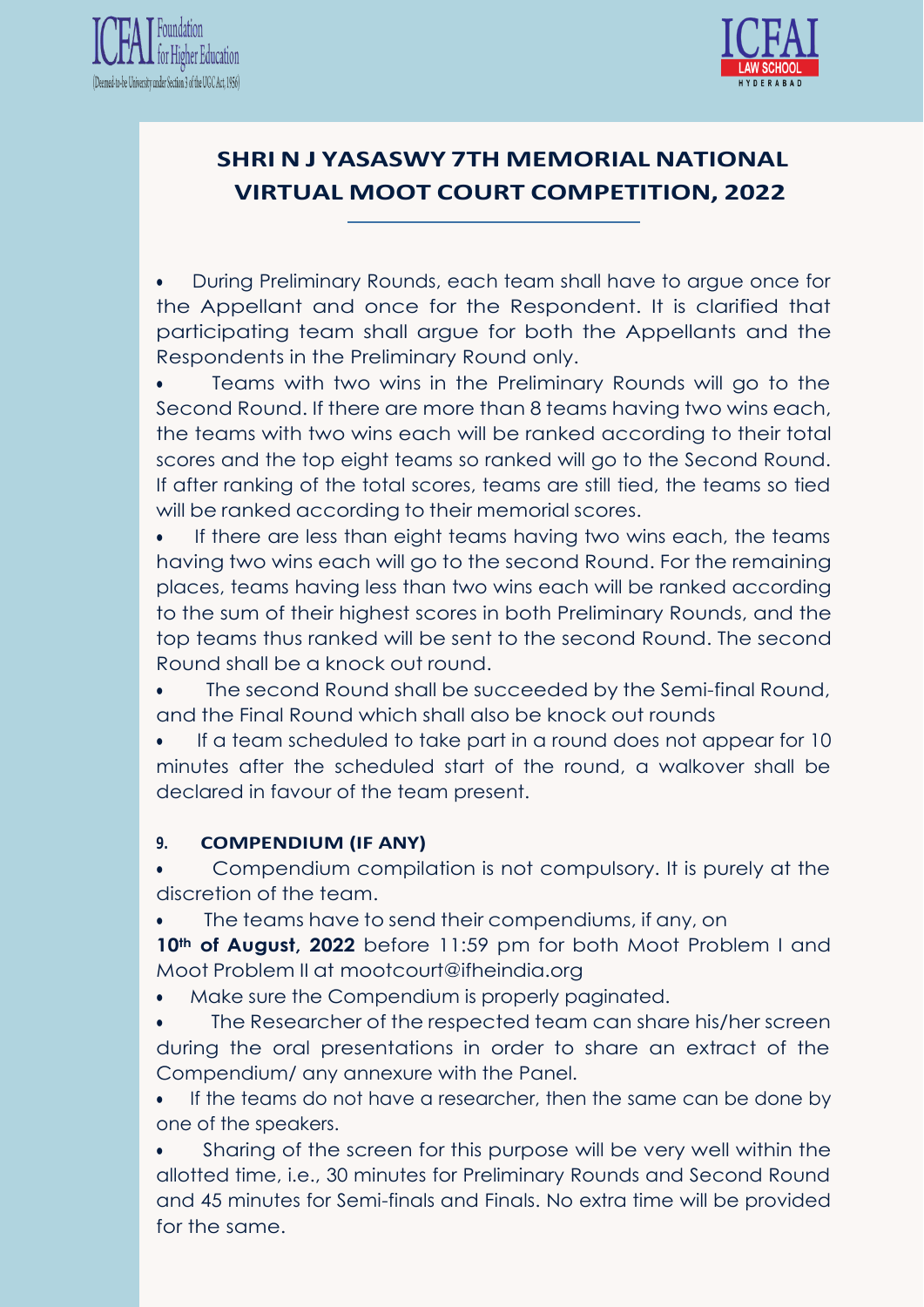



If the teams do not have a researcher, then the same can be done by one of the speakers.

Sharing of the screen for this purpose will be very well within the allotted time, i.e., 30 minutes for Preliminary Rounds and Second Round and 45 minutes for Semifinals and Finals. No extra time will be provided for the same.

### **10. OVERALL SCORING (100 Points)**

Written Submission/ Memorial = 20 points

Oral presentation 80 Points  $(a + b + c + d)$ 

- **Substance in Argument = 40 points**
- **Skills of Advocacy = 20 points**
- **Response to questions and Articulation = 10 points**
- **General impression, court manners etc. = 10 points**

#### **11. MISCELLANEOUS**

All queries relating to the problem/ marks etc. may be directed vide email to [mootcourt@ifheindia.org](mailto:mootcourt@ifheindia.org)

• Participants shall use only their UTRC numbers for identification purposes.

Scouting by any person and on behalf of any team should be brought to the notice of the organizers immediately, without disturbing the round in progress. Any team found scouting will be disqualified.

• Any reference to the identity of a team's institution or individual team members, either during oral arguments or in the Memorial may lead to disqualification of the team.

The Rules shall be strictly adhered to. The organizers reserve the right to disqualify teams for deviating from the Rules. The Organizers will resolve any contingencies that may arise and will be the final arbiters regarding any doubts/grievances. The decision taken by the Organizers shall be final. These Rules are not exhaustive.

• The Organizers reserve the right to modify/ change/ amend these rules at any point of time either before, during or after the competition without giving any prior notice to the participating teams.